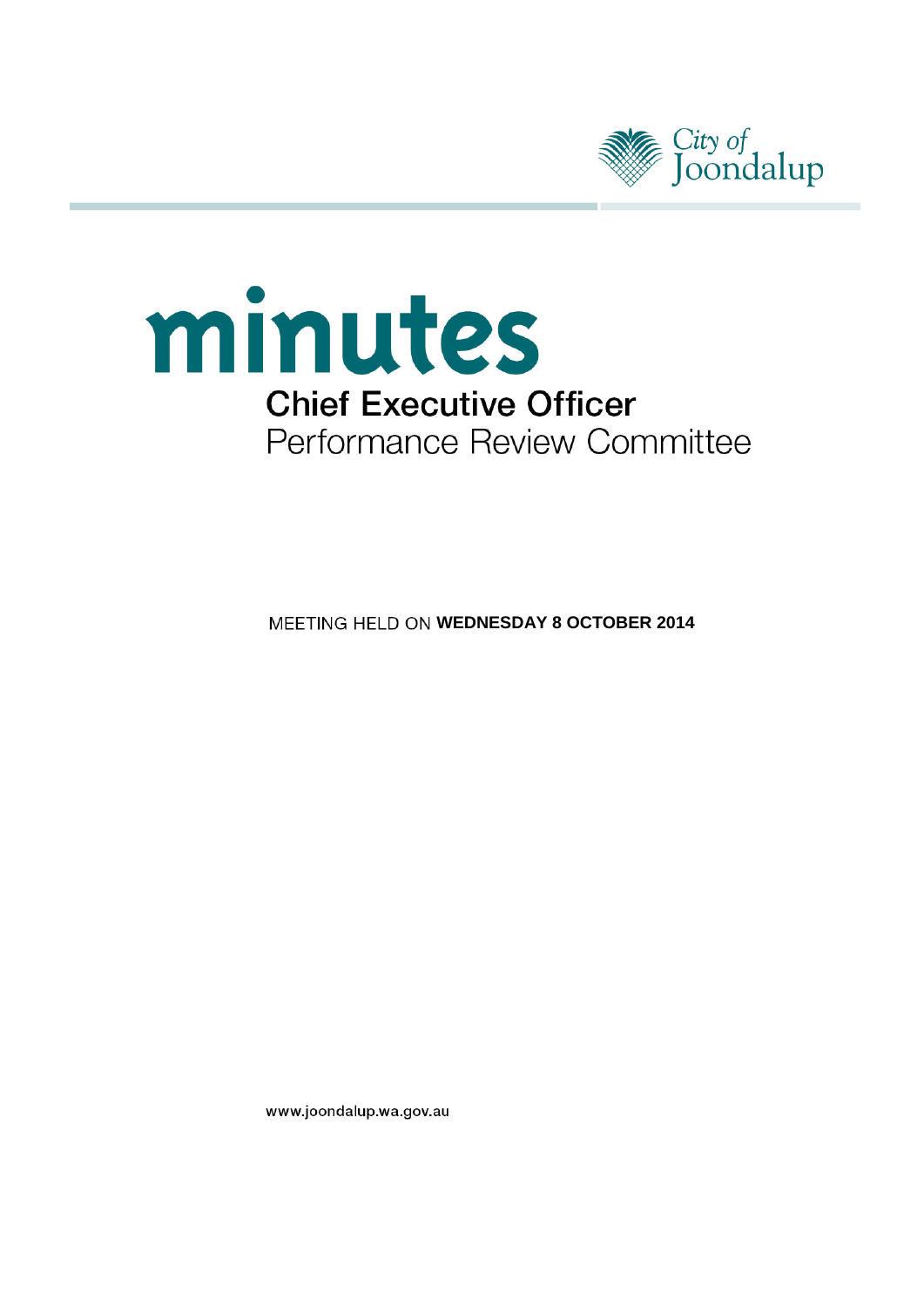## **TABLE OF CONTENTS**

| Item No.       | <b>Title</b>                                                                                        | Page No. |
|----------------|-----------------------------------------------------------------------------------------------------|----------|
|                | <b>Declaration of Opening</b>                                                                       | 3        |
|                | <b>Declarations of Interest</b>                                                                     | 3        |
|                | Apologies/Leave of absence                                                                          | 4        |
|                | <b>Confirmation of Minutes</b>                                                                      | 5        |
|                | Announcements by the Presiding Member without discussion                                            | 5        |
|                | Identification of matters for which the meeting may be closed to<br>the public                      | 5        |
|                | <b>Petitions and deputations</b>                                                                    | 5        |
|                | <b>Reports</b>                                                                                      | 6        |
| 1              | - Chief Executive<br>Officer<br>Confidential<br>Concluded<br>Annual<br>Performance Review - [74574] | 6        |
| $\overline{2}$ | Confidential - Annual Salary Review - Chief Executive Officer -<br>[74574]                          | 8        |
|                | <b>Urgent Business</b>                                                                              | 9        |
|                | Motions of which previous notice has been given                                                     | 9        |
|                | <b>Requests for Reports for future consideration</b>                                                | 9        |
|                | <b>Closure</b>                                                                                      | 9        |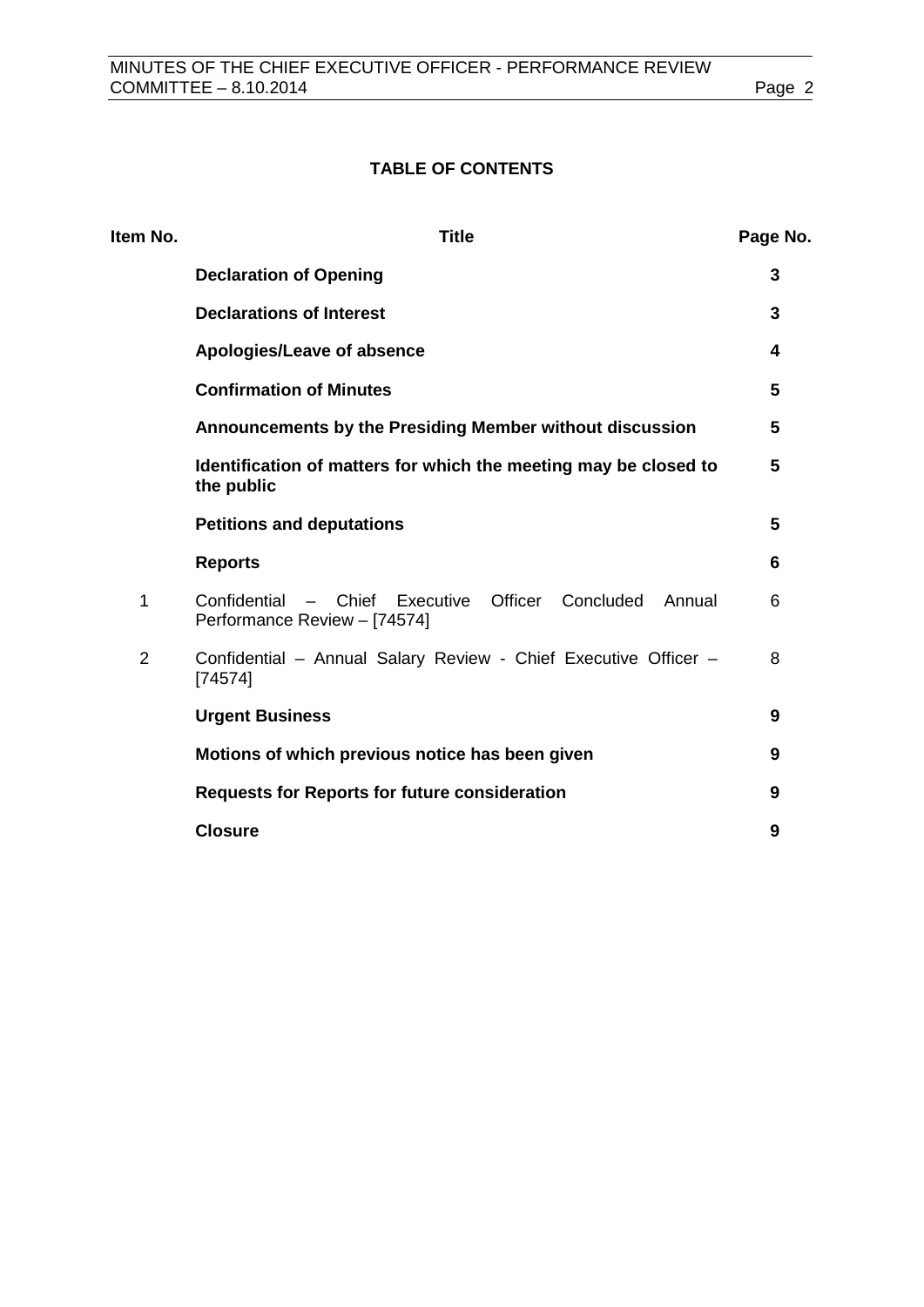*from 7.22pm*

# **CITY OF JOONDALUP**

#### **MINUTES OF THE CHIEF EXECUTIVE OFFICER – PERFORMANCE REVIEW COMMITTEE MEETING HELD IN CONFERENCE ROOM 2, JOONDALUP CIVIC CENTRE, BOAS AVENUE, JOONDALUP ON WEDNESDAY 8 OCTOBER 2014.**

## **ATTENDANCE**

#### **Committee Members**

| Cr Russ Fishwick, JP<br><b>Mayor Troy Pickard</b><br>Cr Geoff Amphlett, JP<br>Cr Brian Corr<br>Cr Sam Thomas | <b>Presiding Member</b>            | from $7.11$ pm           |
|--------------------------------------------------------------------------------------------------------------|------------------------------------|--------------------------|
| <b>Officers</b>                                                                                              |                                    |                          |
| Mr Garry Hunt                                                                                                | <b>Chief Executive Officer</b>     | from 7.22pm until 7.36pm |
| Mr Mike Tidy                                                                                                 | <b>Director Corporate Services</b> |                          |
| Mr Brad Sillence                                                                                             | <b>Manager Governance</b>          | until 7.20pm             |

**Guests**

Mr John Phillips John Phillips Consulting

## <span id="page-2-0"></span>**DECLARATION OF OPENING**

The Presiding Member declared the meeting open at 7.05pm.

## <span id="page-2-1"></span>**DECLARATIONS OF INTEREST**

## **Disclosures of Financial / Proximity Interest**

A declaration under this section requires that the nature of the interest must be disclosed. Consequently a member who has made a declaration must not preside, participate in, or be present during any discussion or decision-making procedure relating to the matter the subject of the declaration. An employee is required to disclose their financial interest and if required to do so by the Council must disclose the extent of the interest. Employees are required to disclose their financial interests where they are required to present verbal or written reports to the Council. Employees are able to continue to provide advice to the Council in the decision making process if they have disclosed their interest.

| <b>Name/Position</b>      | Mr Garry Hunt - Chief Executive Officer.                         |  |
|---------------------------|------------------------------------------------------------------|--|
| <b>Item No./Subject</b>   | Item 1 - Confidential - Chief Executive Officer Concluded Annual |  |
|                           | Performance Review.                                              |  |
| <b>Nature of interest</b> | Financial.                                                       |  |
| <b>Extent of Interest</b> | Mr Hunt holds the position of Chief Executive Officer.           |  |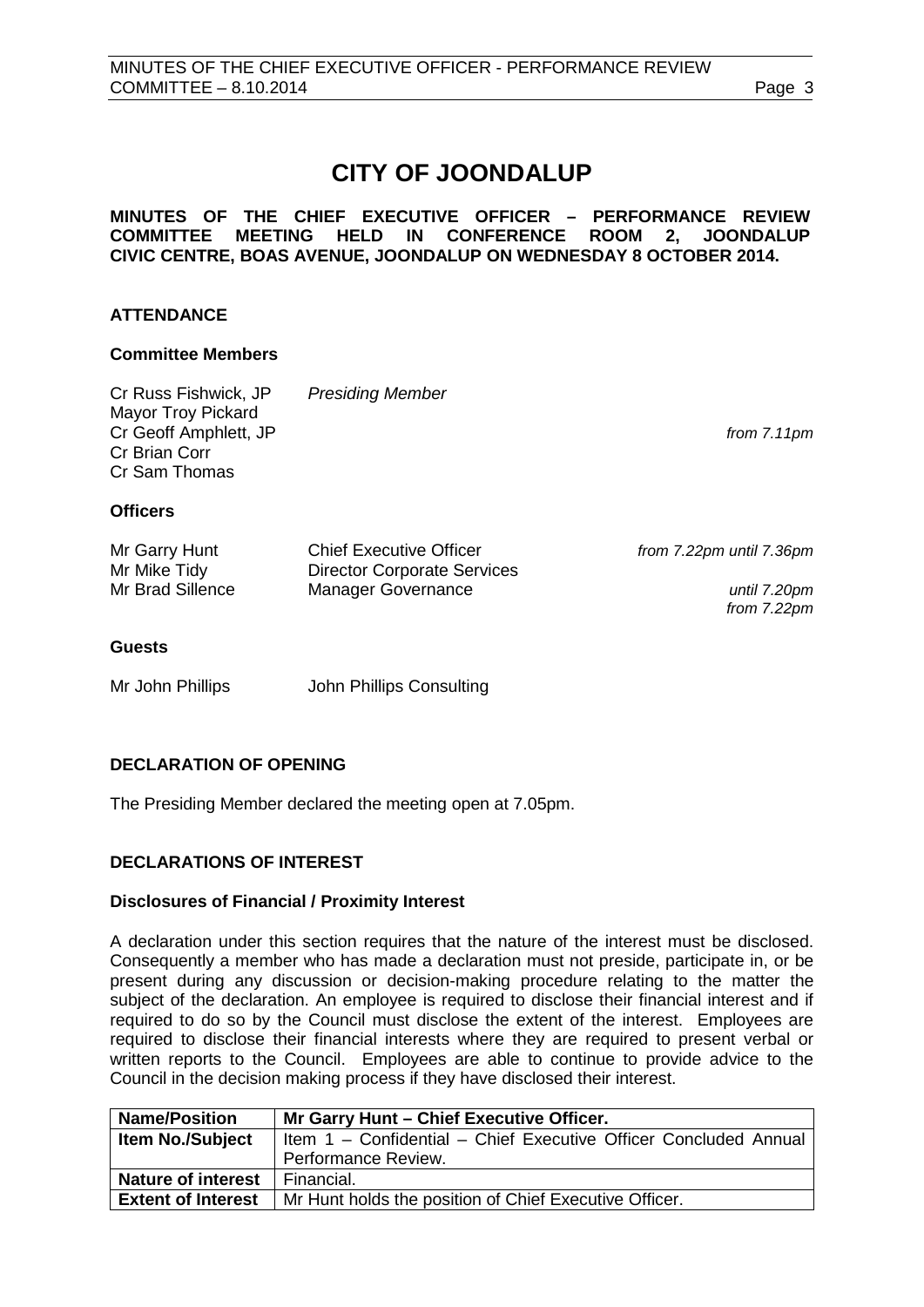| <b>Name/Position</b>      | Mr Garry Hunt - Chief Executive Officer.                       |  |
|---------------------------|----------------------------------------------------------------|--|
| <b>Item No./Subject</b>   | Item 2 - Confidential - Annual Salary Review - Chief Executive |  |
|                           | Officer.                                                       |  |
| <b>Nature of interest</b> | Financial.                                                     |  |
| <b>Extent of Interest</b> | Mr Hunt holds the position of Chief Executive Officer.         |  |

#### **Disclosures of interest affecting impartiality**

Elected Members (in accordance with Regulation 11 of the *Local Government [Rules of Conduct] Regulations 2007)* and employees (in accordance with the Code of Conduct) are required to declare any interest that may affect their impartiality in considering a matter. This declaration does not restrict any right to participate in or be present during the decision-making process. The Elected Member/employee is also encouraged to disclose the nature of the interest.

| <b>Name/Position</b>      | Mr Mike Tidy - Director Corporate Services.                      |
|---------------------------|------------------------------------------------------------------|
| <b>Item No./Subject</b>   | Item 1 - Confidential - Chief Executive Officer Concluded Annual |
|                           | Performance Review.                                              |
| <b>Nature of interest</b> | Interest that may affect impartiality.                           |
| <b>Extent of Interest</b> | Due to the nature of his employment relationship with the Chief  |
|                           | <b>Executive Officer.</b>                                        |

| <b>Name/Position</b>      | Mr Mike Tidy - Director Corporate Services.                     |
|---------------------------|-----------------------------------------------------------------|
| <b>Item No./Subject</b>   | Item 2 - Confidential - Annual Salary Review - Chief Executive  |
|                           | Officer.                                                        |
| <b>Nature of interest</b> | Interest that may affect impartiality.                          |
| <b>Extent of Interest</b> | Due to the nature of his employment relationship with the Chief |
|                           | <b>Executive Officer.</b>                                       |

## <span id="page-3-0"></span>**APOLOGIES/LEAVE OF ABSENCE**

#### **Apologies:**

Cr Kerry Hollywood, JP. Cr Mike Norman.

#### **Leave of Absence Previously Approved:**

| Cr Tom McLean, JP           | 17 September to 10 October 2014 inclusive;   |
|-----------------------------|----------------------------------------------|
| Cr Liam Gobbert             | 4 October to 11 October 2014 inclusive;      |
| Cr Teresa Ritchie, JP       | 6 November to 14 November 2014 inclusive:    |
| Cr Christine Hamilton-Prime | 5 November to 20 November 2014 inclusive;    |
| Cr Christine Hamilton-Prime | 6 December 2014 to 5 January 2015 inclusive. |
|                             |                                              |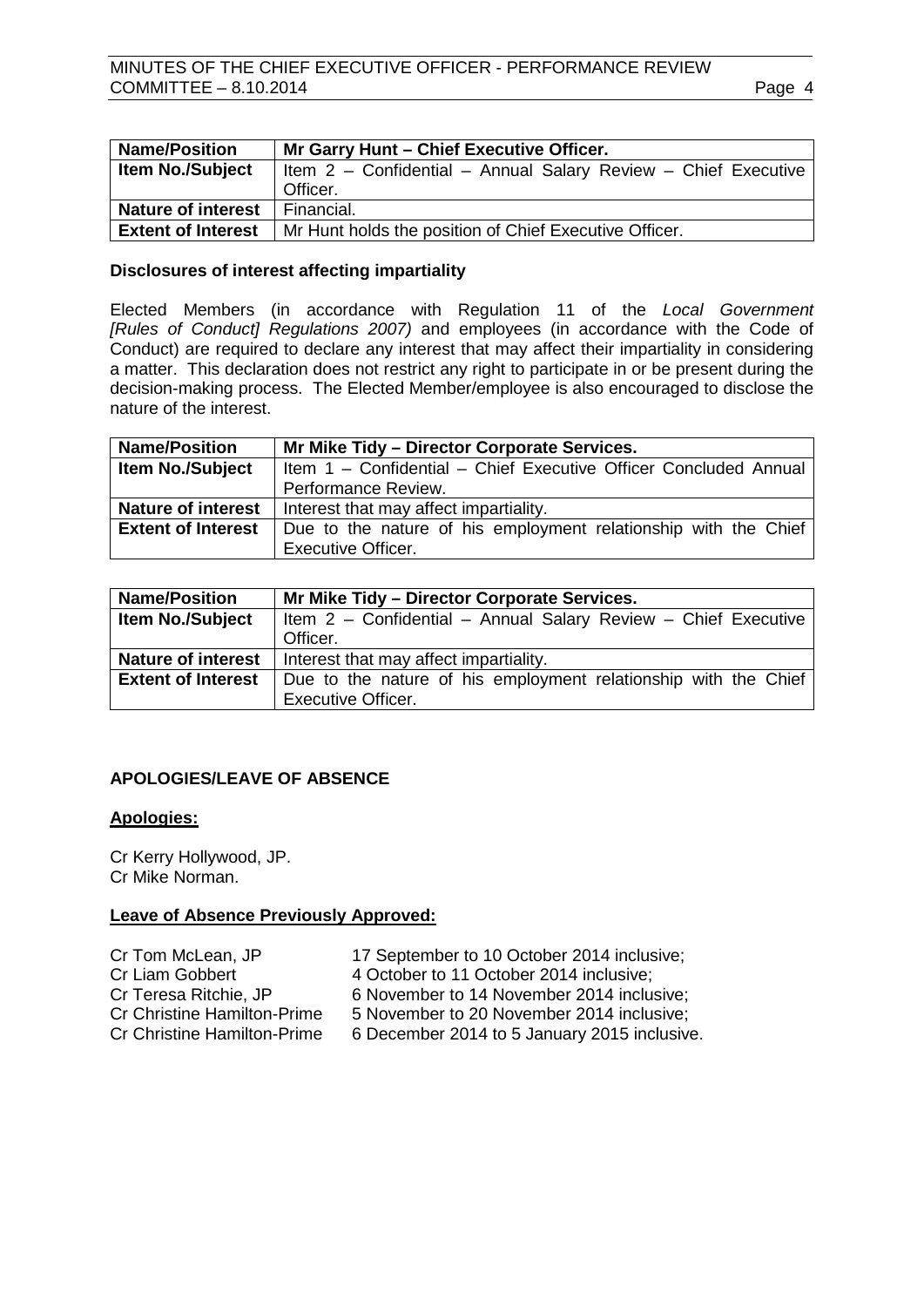## <span id="page-4-0"></span>**CONFIRMATION OF MINUTES**

MINUTES OF THE CHIEF EXECUTIVE OFFICER – PERFORMANCE REVIEW COMMITTEE HELD 2 OCTOBER 2014

**MOVED Cr Thomas, SECONDED Mayor Pickard that the minutes of the meeting of the Chief Executive Officer – Performance Review Committee held on 2 October 2014 be confirmed as a true and correct record.**

#### **The Motion was Put and CARRIED (4/0)**

**In favour of the Motion:** Cr Fishwick, Mayor Pickard, Crs Corr and Thomas.

#### <span id="page-4-1"></span>**ANNOUNCEMENTS BY THE PRESIDING MEMBER WITHOUT DISCUSSION**

Nil.

#### <span id="page-4-2"></span>**IDENTIFICATION OF MATTERS FOR WHICH THE MEETING MAY BE CLOSED TO THE PUBLIC**

In accordance with Clause 5.2 of the City's *Meeting Procedures Local Law 2013*, this meeting was not open to the public.

## <span id="page-4-3"></span>**PETITIONS AND DEPUTATIONS**

Nil.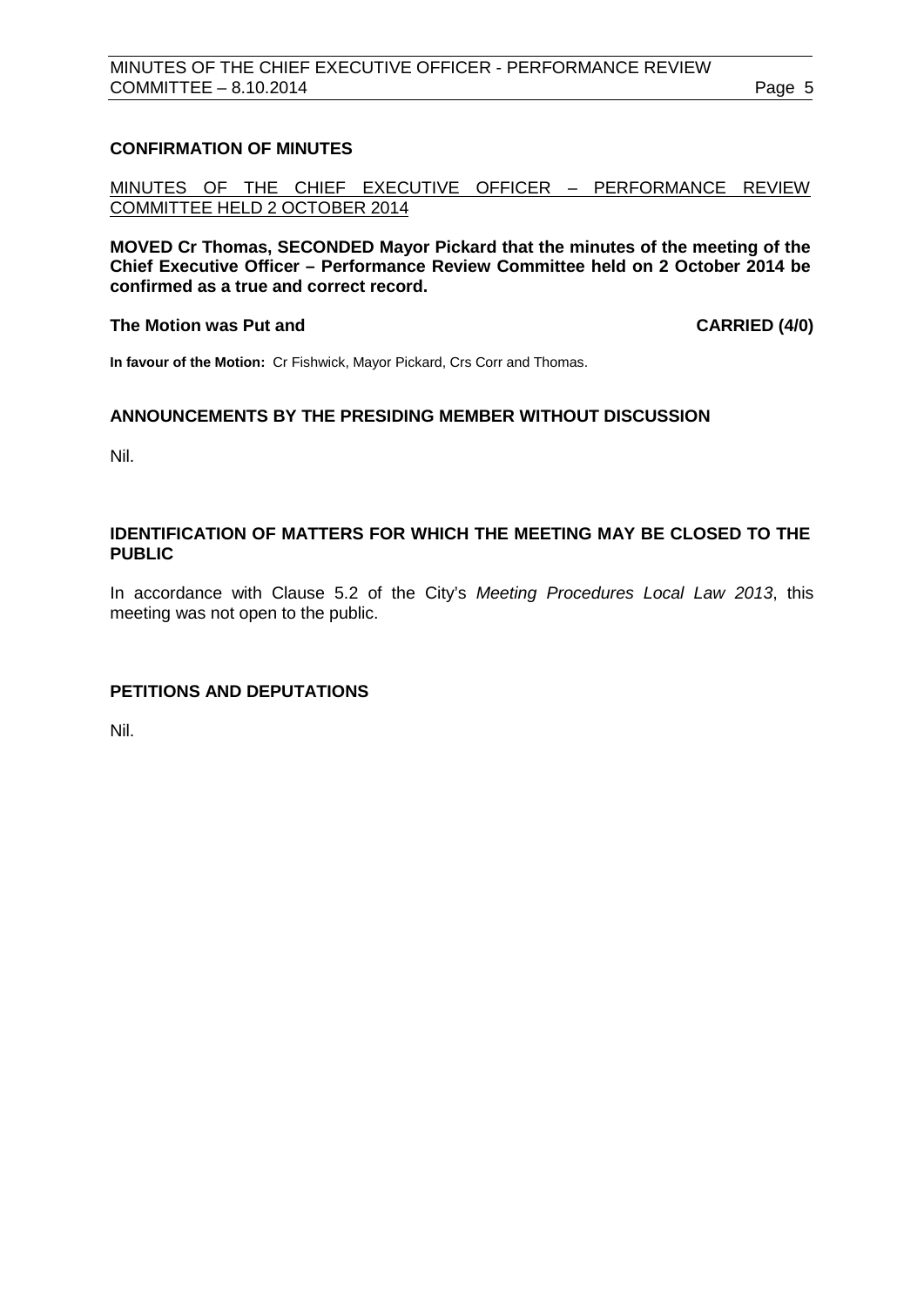## <span id="page-5-0"></span>**REPORTS**

#### **Disclosure of Financial Interest**

| <b>Name/Position</b>      | Mr Garry Hunt - Chief Executive Officer.                         |
|---------------------------|------------------------------------------------------------------|
| <b>Item No./Subject</b>   | Item 1 - Confidential - Chief Executive Officer Concluded Annual |
|                           | Performance Review.                                              |
| <b>Nature of interest</b> | Financial.                                                       |
| <b>Extent of Interest</b> | Mr Hunt holds the position of Chief Executive Officer.           |

**Disclosure of interest that may affect impartiality**

| <b>Name/Position</b>      | Mr Mike Tidy - Director Corporate Services.                      |
|---------------------------|------------------------------------------------------------------|
| <b>Item No./Subject</b>   | Item 1 - Confidential - Chief Executive Officer Concluded Annual |
|                           | Performance Review.                                              |
| <b>Nature of interest</b> | Interest that may affect impartiality.                           |
| <b>Extent of Interest</b> | Due to the nature of his employment relationship with the Chief  |
|                           | <b>Executive Officer.</b>                                        |

## <span id="page-5-1"></span>**ITEM 1 CONFIDENTIAL – CHIEF EXECUTIVE OFFICER CONCLUDED ANNUAL PERFORMANCE REVIEW**

| <b>WARD</b>                           | All                                                                                                                                                                                                                                                               |                                                                                              |
|---------------------------------------|-------------------------------------------------------------------------------------------------------------------------------------------------------------------------------------------------------------------------------------------------------------------|----------------------------------------------------------------------------------------------|
| <b>RESPONSIBLE</b><br><b>DIRECTOR</b> | Mr Mike Tidy<br><b>Corporate Services</b>                                                                                                                                                                                                                         |                                                                                              |
| <b>FILE NUMBER</b>                    | 74574                                                                                                                                                                                                                                                             |                                                                                              |
| <b>ATTACHMENT</b>                     | Attachment 1                                                                                                                                                                                                                                                      | <b>Confidential Chief Executive Officer</b><br>Concluded Annual Performance Review<br>Report |
| <b>AUTHORITY / DISCRETION</b>         | (to be distributed under separate cover prior to the meeting)<br>Executive - The substantial direction setting and oversight<br>role of Council, such as adopting plans and reports,<br>accepting tenders, directing operations, setting and<br>amending budgets. |                                                                                              |

This report is confidential in accordance with Section 5.23(2)(a) of the *Local Government Act 1995*, which permits the meeting to be closed to the public for business relating to the following:

*a matter affecting an employee.*

A full report was provided to Elected Members under separate cover. The report is not for publication.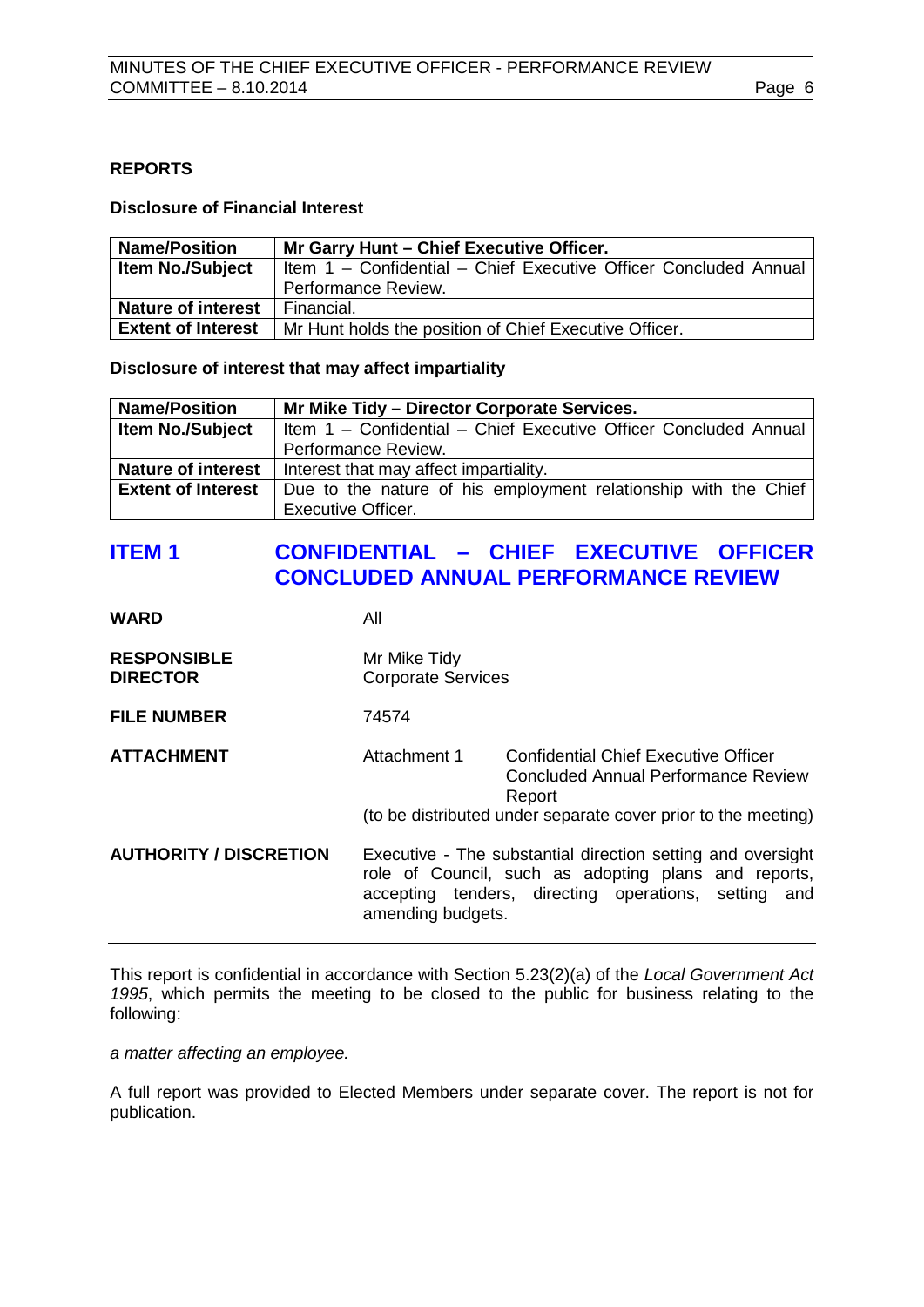#### **OFFICER'S RECOMMENDATION**

That Council:

- 1 ADOPTS the Chief Executive Officer Performance Review Committee's Confidential Concluded Annual Performance Review Report as detailed in Attachment 1 to this Report and endorses the overall rating of …….(to be determined by the committee);
- 2 ADOPTS the Key Performance Indicators for the next review period as detailed in Attachment 1 to this Report.

*The Presiding Member requested that parts 1 and 2 be dealt with separately.*

#### **MOVED Cr Fishwick, SECONDED Mayor Pickard that Council:**

**1 ADOPTS the Chief Executive Officer - Performance Review Committee's Confidential Concluded Annual Performance Review Report as detailed in Attachment 1 to this Report and endorses the overall rating of "meets expectations and in addition acknowledges that overall, the Chief Executive Officer's performance met the requirements as Chief Executive Officer to the highest standard in his role as Chief Executive Officer of the City of Joondalup for the period of the review";**

#### **The Motion was Put and CARRIED (4/0)**

**In favour of the Motion:** Cr Fishwick, Mayor Pickard, Crs Corr and Thomas.

*Cr Amphlett entered the room at 7.11pm.*

*The Manager Governance left the room at 7.20pm.*

*The Chief Executive Officer and the Manager Governance entered the room at 7.22pm.*

*The Chief Executive Officer left the room at 7.36pm.*

#### **MOVED Mayor Pickard, SECONDED Cr Amphlett that Council:**

**2 ADOPTS the Key Performance Indicators for the next review period as amended by the Chief Executive Officer – Performance Review Committee at its meeting held on 8 October 2014.**

## **The Motion was Put and CARRIED (5/0)**

**In favour of the Motion:** Cr Fishwick, Mayor Pickard, Crs Amphlett, Corr and Thomas.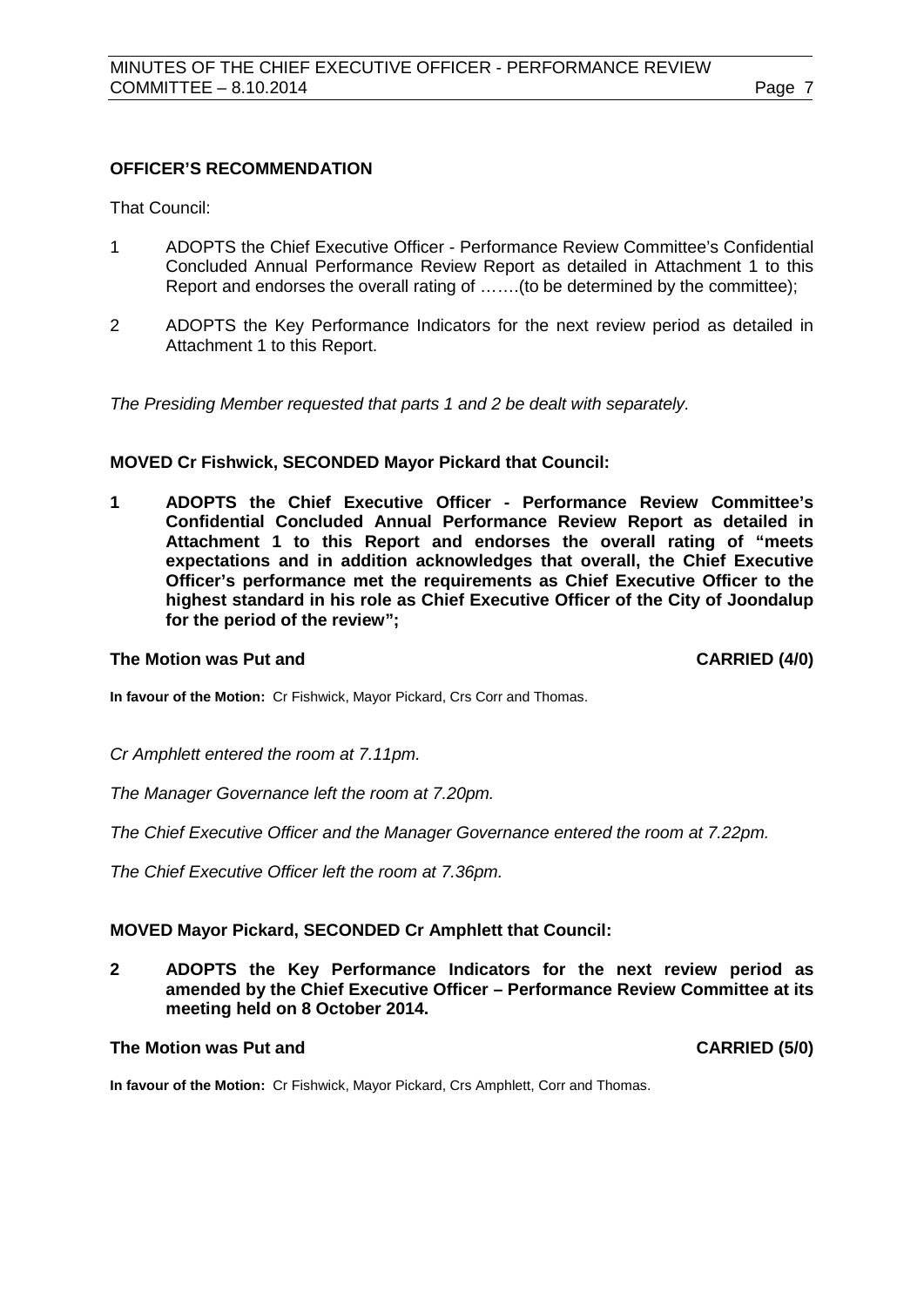#### **Disclosure of Financial Interest**

| <b>Name/Position</b>      | Mr Garry Hunt - Chief Executive Officer.                       |  |
|---------------------------|----------------------------------------------------------------|--|
| <b>Item No./Subject</b>   | Item 2 - Confidential - Annual Salary Review - Chief Executive |  |
|                           | Officer.                                                       |  |
| <b>Nature of interest</b> | Financial.                                                     |  |
| <b>Extent of Interest</b> | Mr Hunt holds the position of Chief Executive Officer.         |  |

**Disclosure of interest that may affect impartiality**

| <b>Name/Position</b>      | Mr Mike Tidy - Director Corporate Services.                     |
|---------------------------|-----------------------------------------------------------------|
| <b>Item No./Subject</b>   | Item 2 - Confidential - Annual Salary Review - Chief Executive  |
|                           | Officer.                                                        |
| <b>Nature of interest</b> | Interest that may affect impartiality.                          |
| <b>Extent of Interest</b> | Due to the nature of his employment relationship with the Chief |
|                           | <b>Executive Officer.</b>                                       |

## <span id="page-7-0"></span>**ITEM 2 CONFIDENTIAL – ANNUAL SALARY REVIEW - CHIEF EXECUTIVE OFFICER**

| <b>WARD</b>                           | All                                       |                                                                                                                                                                             |
|---------------------------------------|-------------------------------------------|-----------------------------------------------------------------------------------------------------------------------------------------------------------------------------|
| <b>RESPONSIBLE</b><br><b>DIRECTOR</b> | Mr Mike Tidy<br><b>Corporate Services</b> |                                                                                                                                                                             |
| <b>FILE NUMBER</b>                    | 74574                                     |                                                                                                                                                                             |
| <b>ATTACHMENT</b>                     | Attachment 1                              | <b>Confidential Report Annual Salary</b><br><b>Review - Chief Executive Officer</b>                                                                                         |
|                                       | (Provided Under Separate Cover)           |                                                                                                                                                                             |
| <b>AUTHORITY / DISCRETION</b>         | amending budgets.                         | Executive - The substantial direction setting and oversight<br>role of Council, such as adopting plans and reports,<br>accepting tenders, directing operations, setting and |

This report is confidential in accordance with Section 5.23(2)(a) of the *Local Government Act 1995*, which permits the meeting to be closed to the public for business relating to the following:

*a matter affecting an employee.*

A full report was provided to Elected Members under separate cover. The report is not for publication.

## **OFFICER'S RECOMMENDATION**

That Council, giving consideration to the Confidential Report – Annual Salary Review – Chief Executive Officer as detailed In Attachment 1 to this Report, ADOPTS the Chief Executive Officer's total reward package for the 2014 Annual Salary review with a ….% increase To \$...... (to be determined by the Committee).